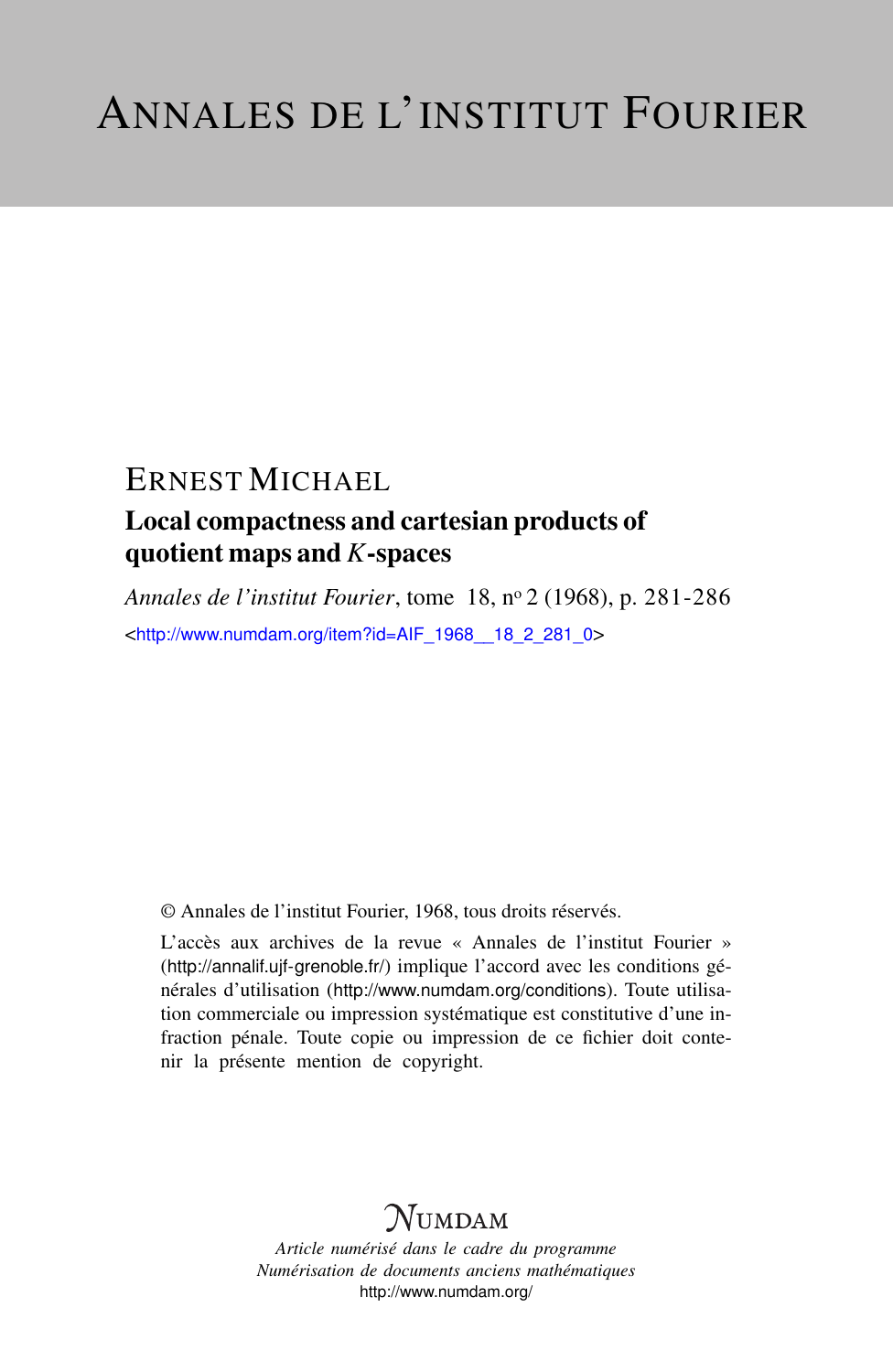### LOCAL COMPACTNESS AND CARTESIAN PRODUCTS OF OUOTIENT MAPS AND k-SPACES

### **by Ernest MICHAEL (<sup>l</sup> )**

#### **1. Introduction.**

In 1948, J.H.C. Whitehead [8; Lemma 4] proved that, if X is locally compact Hausdorff, then the Cartesian product  $(2)$   $i_x \times g$  is a quotient map  $(3)$  for every quotient map g. Using this result, D.E. Cohen proved in [1; 3.2] that, if X is locally compact Hausdorff, then  $X \times Y$  is a  $k$ -space (4) for every  $k$ -space Y. The principal purpose of this note is to show that these results are the best possible, in the sense that, if a regular space  $X$  is not locally compact, then the conclusions of both results are false. (That the conclusions are false without *some* restrictions on X is well known; see, **for instance, Bourbaki** [2, **p. 151, Exercise** 6] **and C.H. Dowker** [4; p. 563]).

Our main results are formally stated and proved in sections 2 and 3, while section 4 contains analogous results for sequential spaces, and section 5 considers the special case where X is metrizable.

( 1 ) Supported by N.S.F. Contract GP-3902.

(\*) Supported by N.S.T. Contract  $G_1$ -5502.<br>(\*) If  $f_i: X_i \rightarrow Y_i$  ( $i = 1, 2$ ), the product  $f_1 \times f_2: X_1 \times X_2 \rightarrow Y_1 \times Y_2$  is defined by  $(f_1 \times f_2)(x_1, x_2) = (f_1(x_1), f_2(x_2))$ . We use  $f_x$  to denote the identity map on X.

( 3 ) A map *f:* X *—>* Y is a *quotient* map if a set V c Y is open in Y if and only if  $f^{-1}(V)$  is open in X.

( 4 ) A topological space X is a *k-space* if a subset A of X is closed whenever A  $\cap$  K is closed in K for every compact  $K \subset X$ . All locally compact spaces and all first-countable spaces are  $k$ -spaces.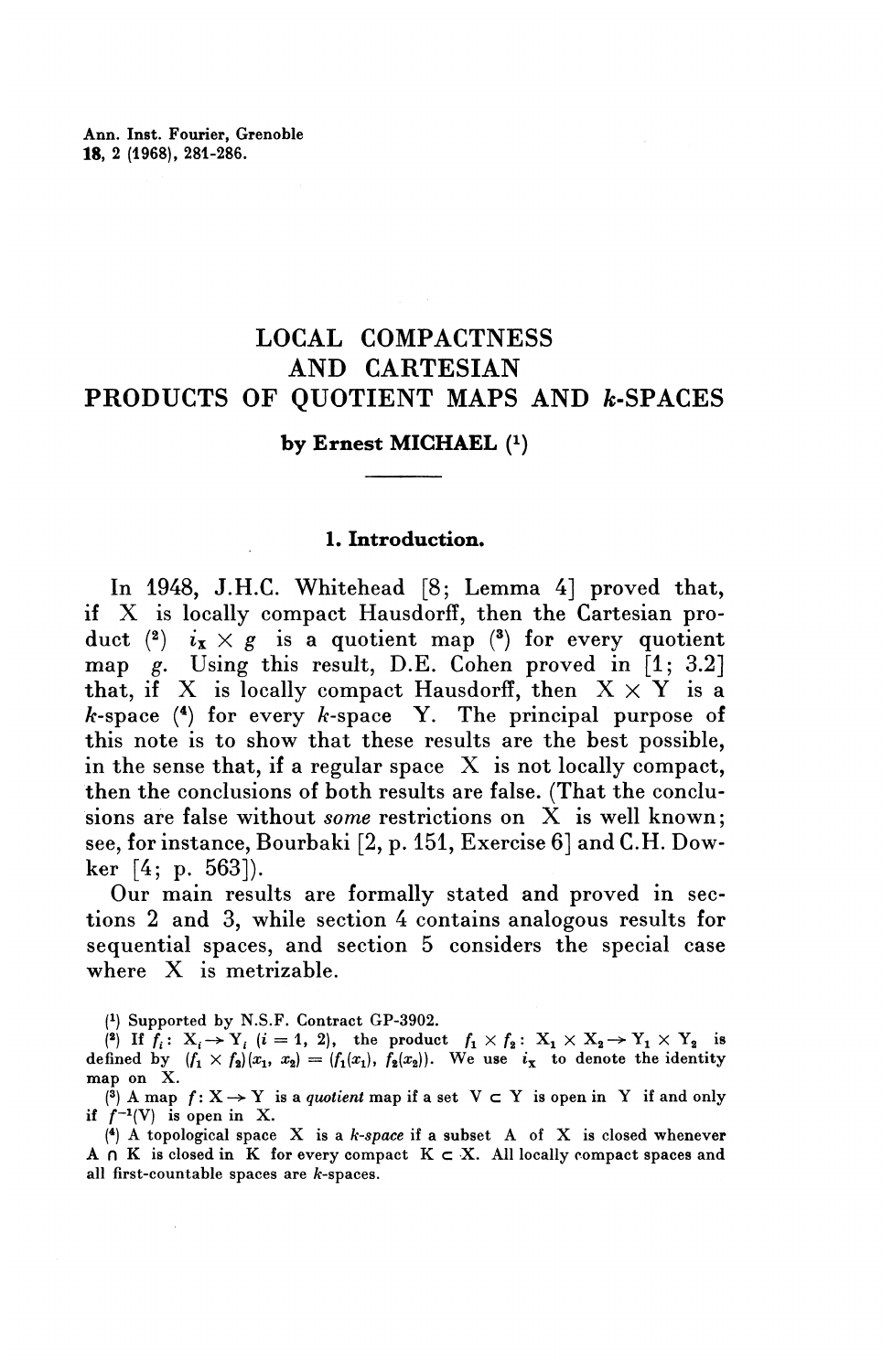I am grateful to S.P. Franklin and A.H. Stone for a valuable conversation over a Mexican dinner during an Arizona sandstorm.

#### **2. Products of quotient maps.**

THEOREM 2.1. — *The following properties of a regular* (<sup>5</sup> ) *space* X *are equivalent.*

(a) X *is locally compact.*

*(b)*  $i_x \times g$  *is a quotient map for every quotient map g.* 

 $(c)$  i<sub>x</sub>  $\times$  g is a quotient map for every closed compact-cove*ring* (<sup>6</sup> ) *map g with domain and range paracompact k-spaces.*

*Proof.* — The implication  $(a) \rightarrow (b)$  is the theorem of J.H.C. Whitehead quoted in the introduction, and  $(b) \rightarrow (c)$ is obvious because continuous closed maps are quotient maps. It remains to prove  $(c) \rightarrow (a)$ .

Suppose X is not locally compact at some  $x_0 \in X$ . Let  $\{U_{\alpha}\}_{\alpha \in A}$  be a local base at  $x_0$ . Then, for all  $\alpha \in A$ , the closure  $\overline{U}_\alpha$  is not compact, and thus has a well ordered family  $\{F_\lambda\}_{\lambda<\lambda(\alpha)}$  of non-empty closed subsets whose intersection is empty  $(7)$ . We assume that the collection of all the well-ordered index sets  $\Lambda_{\alpha} = {\lambda : \lambda \leqslant \lambda(\alpha)},$  with  $\alpha \in A$ , is disjoint. Topologize each  $\Lambda_{\alpha}$  with the order topology, which makes it compact Hausdorff. Let  $\Lambda$  denote the topological sum  $\Sigma_{\alpha \in \Lambda} \Lambda_{\alpha}$ , and let Y be the space obtained from  $\Lambda$ by identifying all the final points  $\lambda(\alpha) \in \Lambda_{\alpha}$  to a single point  $y_0 \in Y$ . Clearly  $\Lambda$  is a paracompact k-space, and it is easy to check directly that so is Y. Let  $g : \Lambda \rightarrow Y$  be the quotient map. Clearly *g* is closed, and g is compact-covering because every compact subset of Y is contained in the union of

<sup>(5)</sup> I am grateful K. A. Baker for informing me that, while our proof of  $(c) \rightarrow (a)$ makes essential use of regularity,  $(b) \rightarrow (a)$  can nevertheless be proved for all Hausdorff spaces X by constructing a separate proof in case X is not regular. I dont't know whether  $(c) \rightarrow (a)$  remains true for all Hausdorff X.

(\*) A continuous map  $f: X \to Y$  is *compact-covering* if every compact subset of Y is the image of some compact subset of X.

( 7 ) This follows from [6; p. 163 H] and the fact that every simply ordered set has a cofinal well-ordered subset.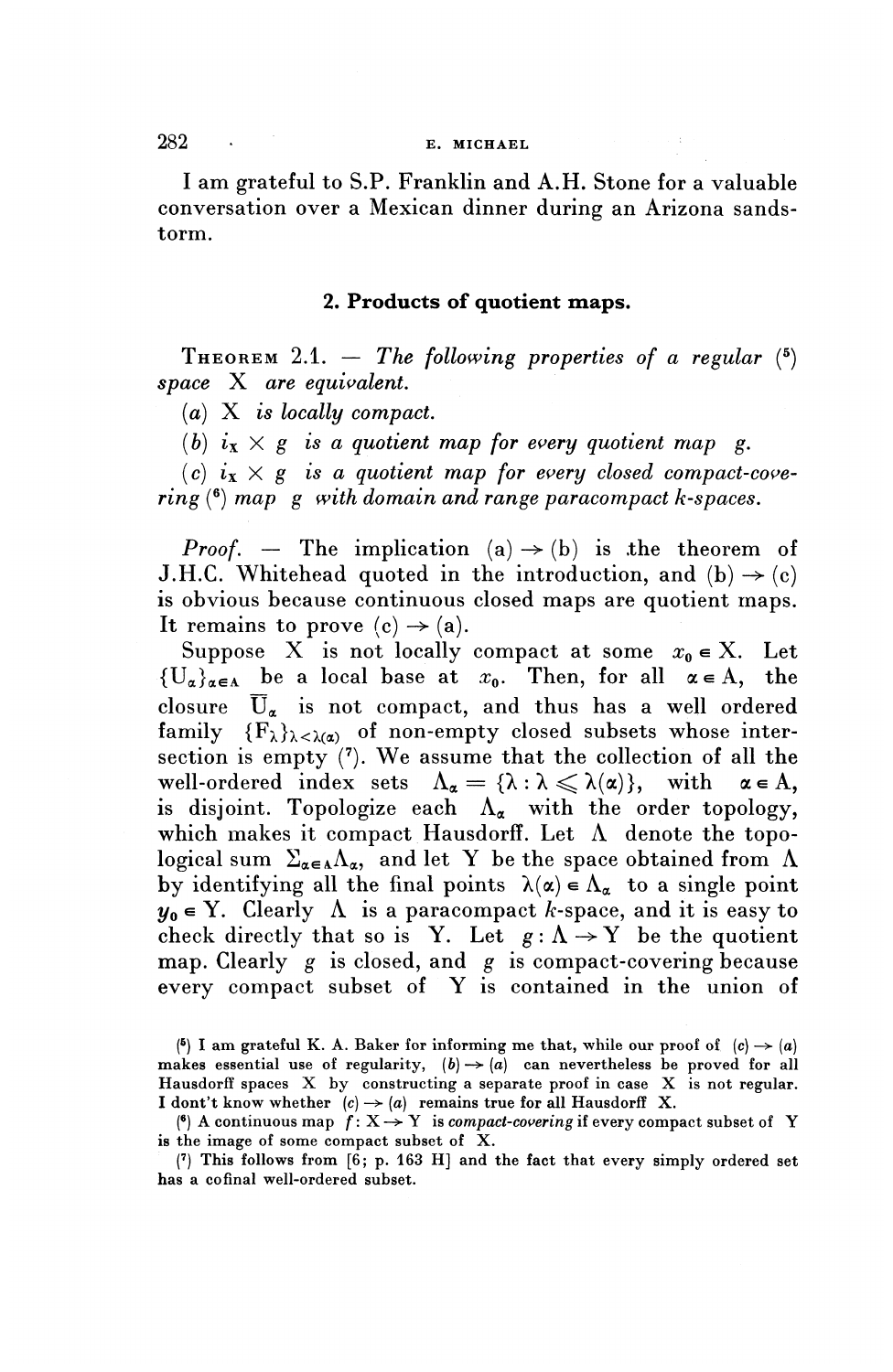finitely many  $g(\Lambda_a)$ . It remains to show that  $h = i_{\mathbf{X}} \times g$ is not a quotient map.

For each  $\alpha \in A$  and  $\lambda \in \Lambda_{\alpha}$ , let  $E_{\lambda} = \bigcap_{\nu \leq \lambda} F_{\nu}$ . Then  $E_{\lambda(\alpha)} = \emptyset$ , and  $E_{\lambda} \supset F_{\lambda} \neq \emptyset$  if  $\lambda < \lambda(\alpha)$ . For each  $\alpha \in A$ , define  $S_a \subset X \times \Lambda_a$  by

$$
S_{\alpha} = \bigcup \{ E_{\lambda} \times \{ \lambda \} : \lambda \in \Lambda_{\alpha} \}.
$$

Then  $S_{\alpha}$  is clearly closed in  $X \times \Lambda_{\alpha}$ . Define  $S \subset X \times Y$  by

$$
S=\bigcup\nolimits_{\alpha\in A}h(S_{\alpha}).
$$

Let us show that  $h^{-1}(S)$  is closed in  $X \times \Lambda$ , but that S is not closed in  $X \times Y$ .

To see that  $h^{-1}(S)$  is closed in  $X \times \Lambda$ , it suffices to check that  $h^{-1}(S) \cap (X \times \Lambda_{\alpha})$  is closed in  $X \times \Lambda_{\alpha}$  for all  $\alpha$ . But, since  $E_{\lambda(\alpha)} = \emptyset$  for all  $\alpha$ ,

$$
h^{-1}(S) \cap (X \times \Lambda_{\alpha}) = S_{\alpha},
$$

and  $S_{\alpha}$  is indeed closed in  $X \times \Lambda_{\alpha}$ .

To see that S is not closed in  $X \times Y$ , note first that  $(x_0, y_0) \notin S$ . However, if  $U \times V$  is a neighborhood of  $(x_0, y_0)$ is  $X \times Y$ , then  $\overline{U}_{\beta} \subset U$  for some  $\beta \in A$ ; if we pick  $\lambda \in g^{-1}(V) \cap \Lambda_{\beta}$  with  $\lambda \neq \lambda_{\beta}$ , then

$$
\emptyset \neq h(E_{\lambda} \times {\lambda}) \subset (U \times V) \cap S.
$$

Hence  $(x_0, y_0) \in \overline{S}$ , and that completes the proof.

#### **3. Products of k-spaces.**

**THEOREM** 3.1.  $-$  The following properties of a regular  $(5)$ *space* X *are equivalent.*

- (a) X *is locally compact.*
- *(b)*  $X \times Y$  *is a k-space for every k-space* Y.
- $(c)$   $X \times Y$  *is a k-space for every paracompact k-space* Y.

*Proof.* — The implication  $(a) \rightarrow (b)$  is the result of D.E. Cohen quoted in the introduction, and  $(b) \rightarrow (c)$  is obvious. It remains to prove  $(c) \rightarrow (a)$ .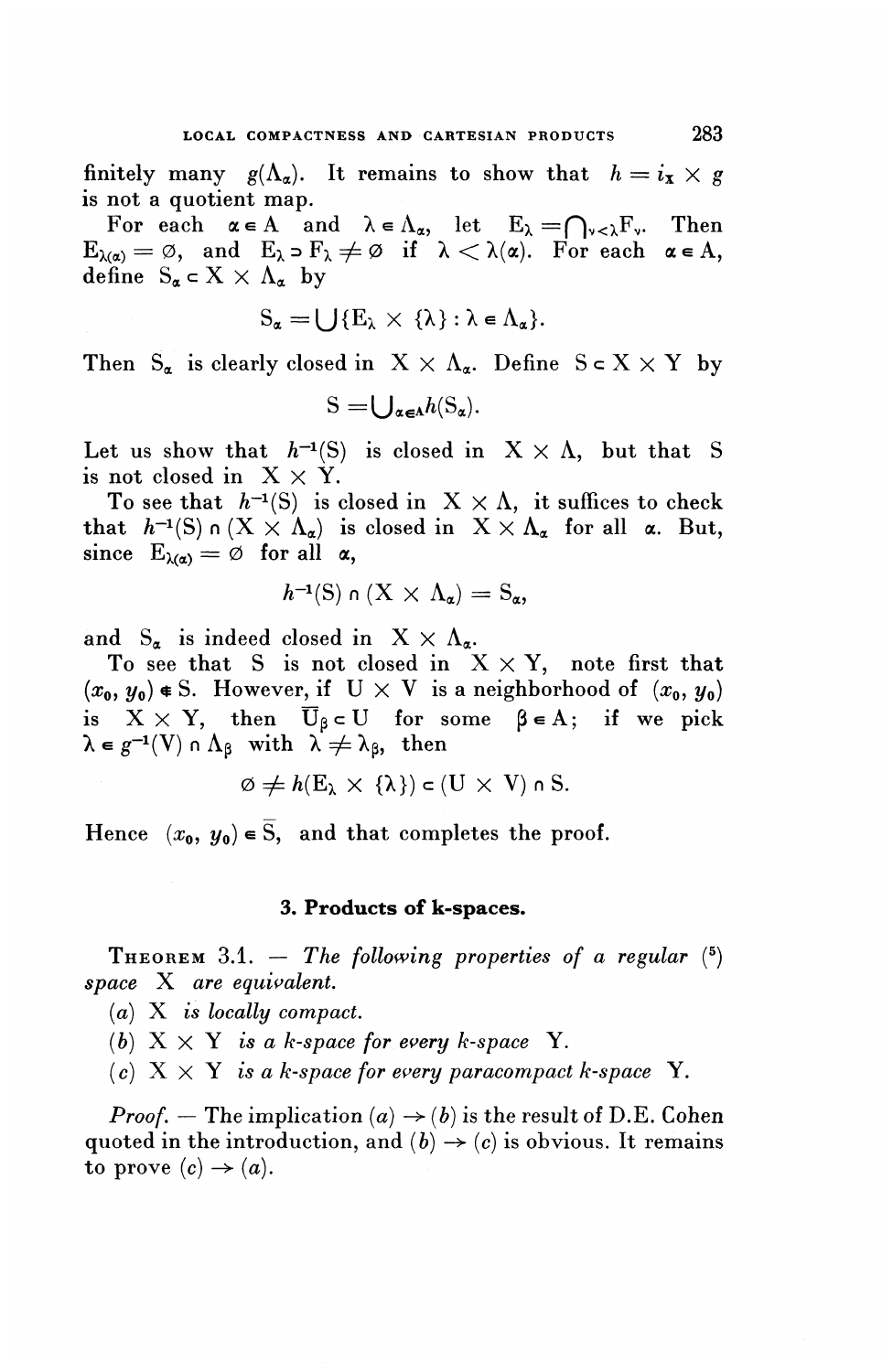#### 284 **E. MICHAEL**

Suppose X is not locally compact. Then Theorem 2.1 implies that there exists a compact-covering map  $g : \Lambda \to Y$ , with Y a paracompact k-space, such that  $i_x \times g$  is not a quotient map. Since g is compact- covering, so is  $i_x \times g$ . Now it is easy to show [7; Lemma 11.2] that any compactcovering map whose range is a Hausdorff  $k$ -space must be a quotient map. Since  $i_x \times g$  is not a quotient map, it follows that  $X \times Y$  is not a *k*-space. That completes the proof.

#### **4. Two analogous results.**

S. P. Franklin has pointed out that Theorems 2.1 and 3.1 have simple analogues in case the domain of g in Theorem 2.1, or the space  $\overline{Y}$  in Theorem 3.1, are assumed to be sequential. Recall that a space Y is called *sequential* [5] if a subset A of Y is closed whenever A n S is closed in S in for every convengent sequence (including the limit) S in Y. Since such S are compact, every sequential space is clearly a  $k$ -space. Moreover, quotients of sequential spaces are always sequential, and sequential spaces are precisely the quotients of (locally compact) metrizable spaces (see [5]).

For each infinite cardinal  $m$ , let  $D_m$  denote the discrete space of cardinality  $m$ , let  $Y_m$  be the quotient space obtained from  $D_m \times [0, 1]$  by identifying all points in  $D_m \times \{0\}$ (i.e.  $Y_m$  is the cone over  $D_m$ ), and let  $g_m : D_m \times [0, 1] \rightarrow Y_m$ be the quotient map.

By the *pointwise weight* of a space X we will mean the smallest cardinal  $m$  such that each  $x \in X$  has a neighborhood base of cardinality  $\leqslant$  m.

THEOREM 4.1. — *The following properties of a regular space* X *are equivalent.*

*a)* X *is locally countably compact.*

*b) ix X g is a quotient map for every quotient map g with sequential domain.*

 $c)$   $i_x \times g_m$  *is a quotient map, where*  $m$  *is the pointwise weight of* X.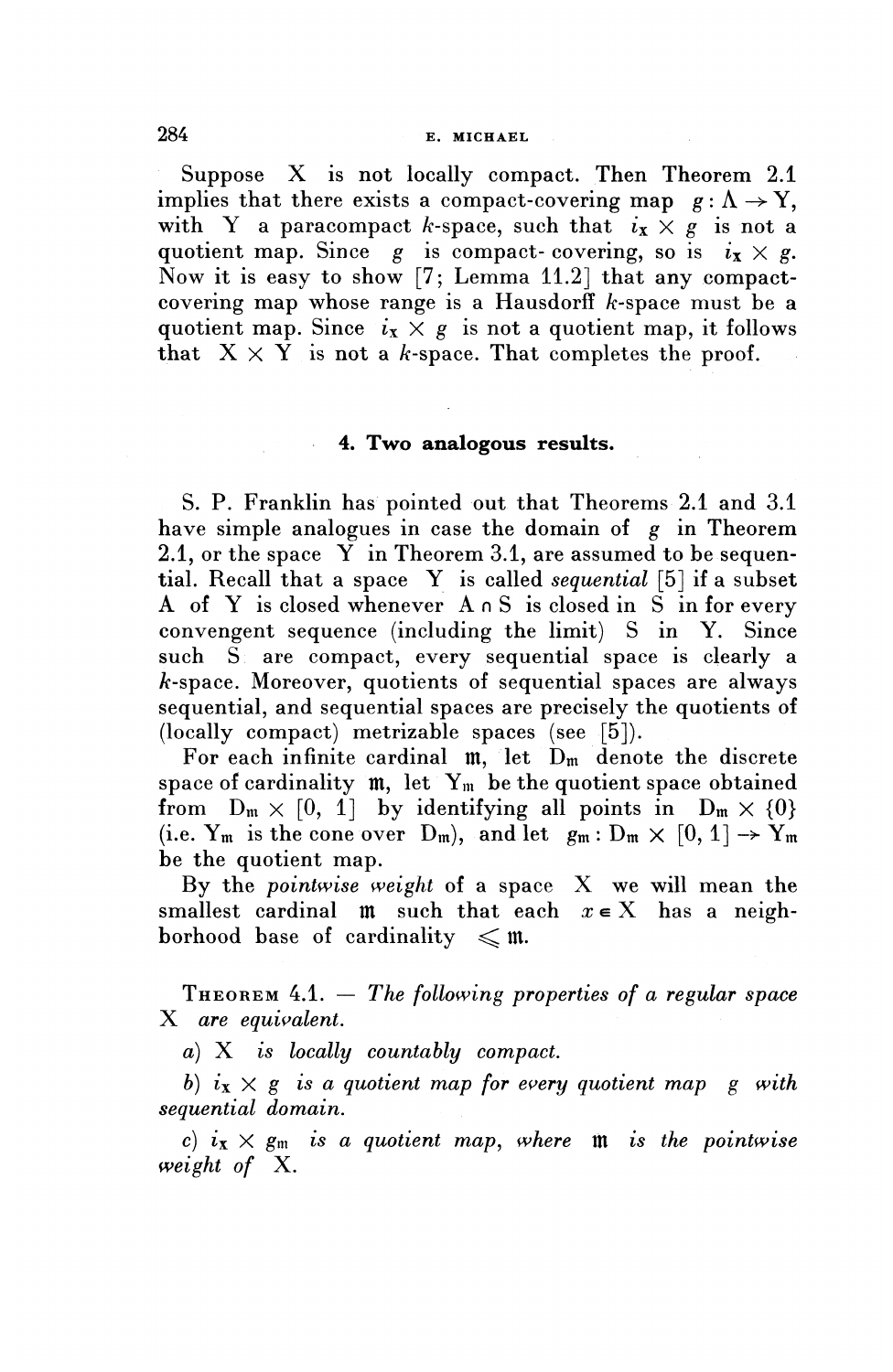*Proof.*  $-$  (a)  $\rightarrow$  (b). This proof goes just like J. H. C. Whitehead's proof [8; Lemma 4] that  $(a) \rightarrow (b)$  in Theorem 2.1. In fact, Whitehead's proof is based on the fact that if U is an open subset of a product space  $E \times F$ , and if  $C \subset F$  is compact, then  $\{x \in \mathbb{E} : \{x\} \times \mathbb{C} \subset \mathbb{U}\}\$ is open in E. It is easy to check that, if E is sequential, this conclusion remains valid if C is only assumed to be countably compact.

 $(b) \rightarrow (c)$  Obvious.

 $(c) \rightarrow (a)$  Suppose X is not locally countably compact. Examing the proof of Theorem 2.1, one sees that then there are only *m* space  $\Lambda_{\alpha}$ , and each  $\Lambda_{\alpha}$  can be chosen to be a convengent sequence or, if one prefers, a closed interval. In the latter case, the map g constructed in the proof of Theorem 2.1 is precisely  $g_m$ . That completes the proof.

THEOREM 4.2. — *The following properties of a regular sequential space* X *are equivalent.*

*a)* X *is locally countably compact.*

*b)*  $X \times Y$  *is sequential for every sequential space* Y.

c)  $X \times Y_m$  *is a k-space, where*  $m$  *is the pointwise weight of* X.

*Proof. – (a)*  $\rightarrow$  *(b).* This follows immediately from T. K. Boehme [1; Theorem] and S. P. Franklin [5; Proposition 1.10].

 $(b) \rightarrow (c)$ . Obvious.

 $(c) \rightarrow (a)$ . This follows from 4.1  $(c) \rightarrow (a)$  in the same way that 3.1 (c)  $\rightarrow$  (a) followed from 2.1 (c)  $\rightarrow$  (a). That completes the proof.

#### BIBLIOGRAPHIE

- [1] T. K. BOEHME, Linear s-spaces, Proc. Symp. Convergence Structures, U. of Oklahoma, 1965.
- [2] N. BOURBAKI, Topologie Générale, Chapters 1 and 2, 3rd ed., Hermann, 1961.
- [3] D. E. COHEN, Spaces with weak topology, *Quart. J. Math.*, Oxford Ser. (2) 5 (1954), 77-80.